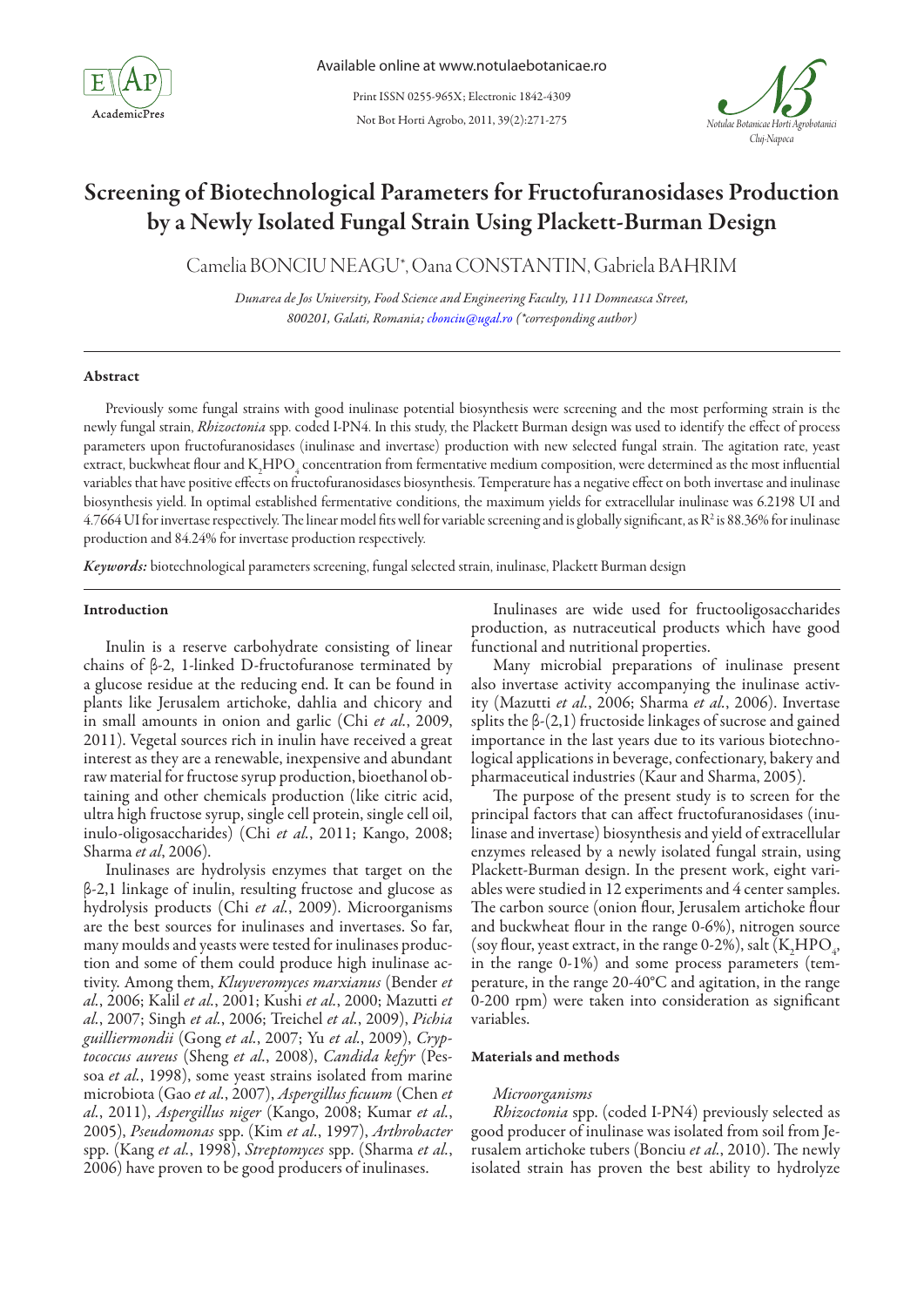#### 272

inulin from Jerusalem artichoke tubers in comparison with some selected strains from Bioaliment Platform Collection (acronym MIUG), belonging to *Aspergillus niger*, *Aspergillus oryzae* and *Rhizopus* spp. strains (Bonciu *et al.*, 2010). *Rhizoctonia* spp. strain was identified based on the morphological characterization according to its colonial and microscopic properties comparing with fungal species described by Fassatiova (1986). The strain was maintained on malt extract agar medium at 4°C.

### *Fermentative media*

In the screening step, three carbon sources were used as substrate for inulinase production. Jerusalem artichoke flour and onion flour were obtained by lyophilizing, using the lyophilizator Alpha1-4, Martin Christ. The buckwheat flour and soy flour were purchased from local market. The yeast extract was purchased from Sigma Aldrich.

Based on Plackett-Burman design by varying the composition of chosen independent variables, 16 variants of fermentative media were obtained (Tab. 1). The media composition is expressed as g/100 mL of medium. The pH was corrected at 5.5 values. The media were prepared in Erlenmeyer flasks and sterilized at 121°C, 15 minutes.

#### *Inoculum preparation*

Vegetative inoculum was prepared by transferring one loop of mycelium growth on the slant agar medium in 200 mL of sterile malt extract broth,  $pH = 5.5$ , and incubation for 3 days at 25°C on the orbital shaker at 100 rpm.

# *Submerged fermentation*

In the screening process, each sample was inoculated with 10% of vegetative inoculum, and then incubated for 2 days on the orbital shaker, at different temperatures and agitation rates. The temperature and agitation rate were considered factors for the Plackett-Burman design and their variation in experimental conditions was according to the data presented in Tab. 1.

#### *Enzymes assay*

At the end of fermentation process, samples were centrifuged at 9000 rpm, at 4°C for 15 minutes (using the cooling centrifuge Hettich) and the supernatant was used as crude enzymes (inulinase and invertase).

Inulinase and invertase activities were determined by measuring the amount of reducing sugars released from substrates (inulin and saccharose) using 3,5-dinitrosalicylic acid (DNS) method. Calibration curves were obtained with  $0.1\%$  (w/v) fructose solution and an equimolar mixture of 0.1% (w/v) glucose and fructose.

The inulinase activity was determined by measuring the fructose released from the hydrolysis of 0.2% (w/v) inulin solution. Briefly, 1 mL of  $0.2\%$  (w/v) inulin solution was mixed with  $0.7$  mL of  $0.1M$  acetate buffer (pH = 5.5) and 0.3 mL of crude enzyme. The mixture was incubated for 20 minutes, at 30°C and the reaction was stopped by

boiling the samples. After cooling, 2 mL of DNS reagent were added and the samples were further analyzed according to DNS method. Control samples were analyzed using the same procedure without incubation period. One unit of inulinase activity (UI) was defined as the amount of reducing sugars released by one mL of crude enzyme per hour under the assay conditions used in this study.

The invertase activity was determined similar with inulinase activity; the difference was in the substrate used, 0.2% (w/v) sucrose solution and the incubation temperature, which was 60°C for invertase assay. One unit of invertase activity (UI) was defined as the amount of reducing sugars released by one mL of crude enzyme per hour under the assay conditions used in this study. All the samples were made in duplicate.

## *Statistical analysis*

The statistically planned experiment is used to identify the significant variables that influence the fructofuranosidases production. The Plackett-Burman design assumes that are no interactions between the different studied variables in the range taken into consideration. So it uses the linear approach for screening many variables with as few experiments as possible. The main effects, sum of squares (SS), F-ratio, p-values, t-values and confidence intervals are calculated by the software and together with normal probability plot establish the influence of the studied variables on enzyme production. The independent variables and their levels are presented in Tab. 1. The experimental design is showed in Tab. 2.

Eight parameters were investigated and two response variables were selected: inulinase activity and invertase activity. All the samples analyzed presented inulinase activity, according to the S/I ratio. The Unscrambler X software (from CAMO Software) was used for the experiment design and data analysis.

The linear model used by software for the tested experi-

mental conditions can be described with the equation (1). Enzyme activity =  $b_0 + b_1A + b_2B + b_3C + b_4D + b_5E + b_6F$  $+b<sub>7</sub>$  $+b_{7}G+b_{8}H$ eq.  $(1)$ 

Where A-H are the independent variables studied and  $b_0$ - $b_8$  are the regression coefficients.

Tab. 1. The independent variables and their levels for the Plackett-Burman design

|                              | Code   | Levels of variations |     |               |  |
|------------------------------|--------|----------------------|-----|---------------|--|
| Independent variables        |        | - 1                  |     | $+1$          |  |
| Onion flour, %               | A      |                      | 3   |               |  |
| Jerusalem artichoke flour, % | B      |                      | 3   | 6             |  |
| Yeast extract content, %     |        |                      |     | $\mathcal{P}$ |  |
| Soy flour content, %         | $\Box$ |                      |     | $\mathcal{P}$ |  |
| $K,$ HPO <sub>4</sub> , %    | F.     | 0                    | 0.5 |               |  |
| Temperature, °C              | F      | 20                   | 30  | 40            |  |
| Agitation rate, rpm          | G      |                      | 100 | 200           |  |
| Buckwheat flour content, %   | Н      |                      |     |               |  |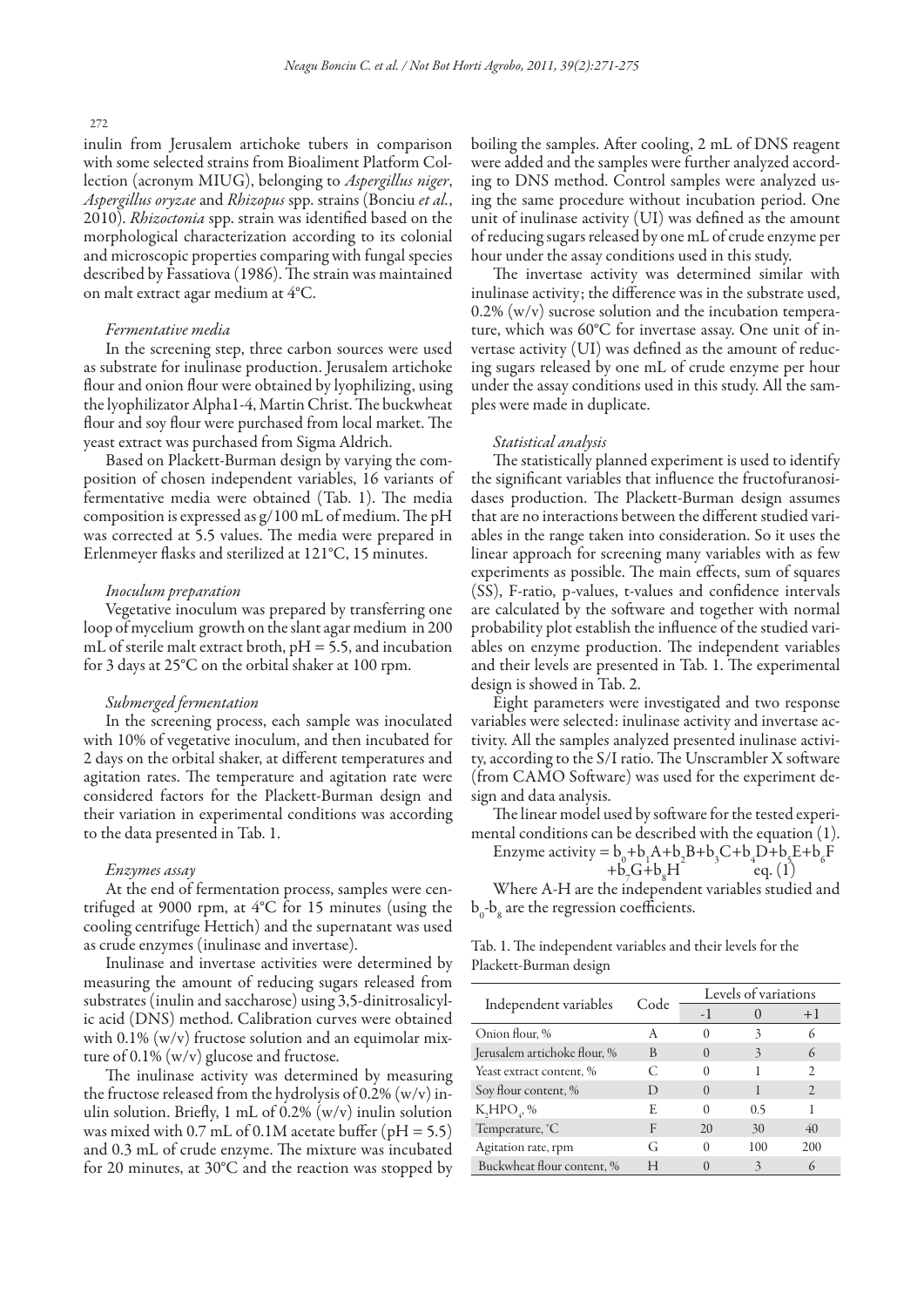# Results and discussion

Various substrates can be used for inulinase and invertase production, but carbohydrate rich feedstocks are more advantageous than pure substrates. In this study, three inulin rich substrates were used for fructofuranosidase production: onion, buckwheat and Jerusalem artichoke. The carbon sources were selected based on inulinase production ability, from eleven different raw materials (i.e. onion, garlic, dahlia, Jerusalem artichoke, rye, buckwheat, oat, malt, lyophilized acid whey, pure inulin and rice). The

Tab. 2. The experimental design of the biotechnological conditions (independent variables) variation on fructofuranosidases biosynthesis

|                | Independent variable |                |                |                |                |                |                | Inulinase      | Invertase      |                |
|----------------|----------------------|----------------|----------------|----------------|----------------|----------------|----------------|----------------|----------------|----------------|
| Samples        | variation            |                |                |                |                |                |                |                | activity,      | activity,      |
|                | А                    | B              | Ċ              | D              | E              | F              | G              | H              | UA             | UA             |
|                | 1                    | -1             | 1              | -1             | $-1$           | -1             | 1              | 1              | 5.5651         | 1.6855         |
| $\overline{2}$ | $\mathbf{1}$         | 1              | $-1$           | 1              | $-1$           | -1             | $-1$           | $\mathbf{1}$   | $\overline{0}$ | $\overline{0}$ |
| 3              | $-1$                 | 1              | 1              | -1             | 1              | -1             | -1             | $-1$           | 2.6325         | 1.8822         |
| 4              | 1                    | $-1$           | $\mathbf{1}$   | 1              | $-1$           | 1              | $-1$           | $-1$           | $\overline{0}$ | $\overline{0}$ |
| 5              | 1                    | 1              | $-1$           | 1              | 1              | -1             | 1              | -1             | 2.4825         | 1.7511         |
| 6              | 1                    | 1              | 1              | $-1$           | 1              | 1              | $-1$           | $\mathbf{1}$   | 1.7323         | 2.0601         |
| 7              | $-1$                 | 1              | 1              | 1              | $-1$           | 1              | 1              | -1             | 1.0639         | 0.8053         |
| 8              | $-1$                 | $-1$           | 1              | $\mathbf{1}$   | 1              | $-1$           | $\mathbf{1}$   | $\mathbf{1}$   | 6.2198         | 4.7664         |
| 9              | $-1$                 | $-1$           | $-1$           | 1              | 1              | 1              | - 1            | 1              | 0.4774         | 0.7491         |
| 10             | 1                    | $-1$           | $-1$           | $-1$           | 1              | 1              | 1              | $-1$           | 0.6138         | $\overline{0}$ |
| 11             | $-1$                 | 1              | $-1$           | $-1$           | $-1$           | 1              | 1              | 1              | 1.9680         | 1.1650         |
| 12             | $-1$                 | $-1$           | $-1$           | $-1$           | $-1$           | $-1$           | $-1$           | $-1$           | $\theta$       | 0.9083         |
| 13             | $\theta$             | $\theta$       | $\theta$       | $\theta$       | $\overline{0}$ | $\overline{0}$ | $\theta$       | $\theta$       | 3.5328         | 1.7605         |
| 14             | $\Omega$             | $\overline{0}$ | $\overline{0}$ | $\theta$       | $\overline{0}$ | $\overline{0}$ | $\overline{0}$ | $\overline{0}$ | 2.1006         | 1.6668         |
| 15             | $\theta$             | $\theta$       | $\theta$       | $\theta$       | $\overline{0}$ | $\overline{0}$ | $\theta$       | $\theta$       | 1.8278         | 0.9645         |
| 16             | $\overline{0}$       | $\overline{0}$ | $\overline{0}$ | $\overline{0}$ | $\overline{0}$ | $\overline{0}$ | $\mathbf{0}$   | $\overline{0}$ | 0.1637         | 0.7585         |

highest inulinase activity of 1.53 UI, was obtained when Jerusalem artichoke was used as carbon source, after 48 h of fermentation. Also, by using buckwheat and onion flours as carbon sources fungal strain presented high inulinase activities, of 1.22 UI, after 48 hours of fermentation (data not shown). Sharma *et al.* (2006) obtained also, maximum of inulinase activity in the second day of culturing, when various inulin rich plant substrates were used for inulinase production.

As many microbial preparations with inulinase activity  $(I)$  possess also invertase activity  $(S)$ , their catalytic activity is described in terms of S/I ratio. Thus, if S/I ratio is lower than 50, the enzyme preparation has preponderant inulinase activity. In contrast, if S/I ratio is higher than 50, the invertase activity is preponderant (Mazutti *et al.*, 2006; Sharma *et al.*, 2006).

In this study, by varying the fermentative conditions, the S/I ratio varied between 0 and 7.3. The results confirm the ability of selected fungal strain to produce high level of extracellular inulinase comparing with the production of invertase. Similar results were observed also in literature (Kango, 2008; Sharma *et al.*, 2006). It is important to control the level of production of the two fructofuranosidases ratio by changing the biotechnological conditions of cultivation.

The first step for the medium composition and process parameters optimization is screening for the most important variables that could affect enzymes production. Plackett-Burman design was used to select among the most important variables for the production of fructofuranosidases. The experimental matrix used for Plackett-Burman design is presented in Tab. 2.

As it can be seen from Tab. 3, the linear model fits well for variable screening as the p-value is lower than 0.05. For both inulinase and invertase activities the summary shows that the model is globally significant, so it can be interpreted.

Tab. 3. ANOVA analysis for inulinase and invertase biosynthesis potential in experimental analyzed conditions

|                              |                           | Inulinase biosynthesis |         |         | Invertase biosynthesis |         |         |  |
|------------------------------|---------------------------|------------------------|---------|---------|------------------------|---------|---------|--|
|                              | Statisical parameters     | SS                     | F-ratio | p-value | SS                     | F-ratio | p-value |  |
| Summary                      |                           |                        |         |         |                        |         |         |  |
|                              | Model                     | 52.4248                | 6.6398  | 0.0109  | 19.1874                | 4.6766  | 0.0282  |  |
|                              | Error                     | 6.9086                 |         |         | 3.5900                 |         |         |  |
|                              | Corr. total               | 59.3334                |         |         | 22.7774                |         |         |  |
| <b>Independent Variables</b> |                           |                        |         |         |                        |         |         |  |
| A                            | Onion flour               | 0.6661                 | 0.6750  | 0.4384  | 2.7675                 | 5.3962  | 0.0532  |  |
| В                            | Jerusalem artichoke flour | 0.4842                 | 0.4906  | 0.5063  | 0.0133                 | 0.0258  | 0.8768  |  |
| C                            | Yeast extract             | 11.0106                | 11.1563 | 0.0124  | 3.7105                 | 7.2350  | 0.0311  |  |
|                              | Soy flour                 | 0.8151                 | 0.8258  | 0.3937  | 0.0224                 | 0.0437  | 0.8403  |  |
| E                            | $K,$ HPO                  | 3.8872                 | 3.9386  | 0.0876  | 4.7305                 | 9.2237  | 0.0189  |  |
| F                            | Temperature               | 10.4942                | 10.6331 | 0.0138  | 3.2664                 | 6.3691  | 0.0396  |  |
| G                            | Agitation                 | 17.1351                | 17.3618 | 0.0042  | 2.4872                 | 4.8496  | 0.0635  |  |
| H                            | Buckwheat flour           | 7.9323                 | 8.0373  | 0.0252  | 2.1897                 | 4.2696  | 0.0776  |  |
| Linear                       |                           | 52.4248                | 6.6398  | 0.0109  | 19.1874                | 4.6766  | 0.0282  |  |
|                              | Lack of fit               | 1.1826                 | 0.1549  | 0.9483  | 2.8383                 | 2.8317  | 0.2095  |  |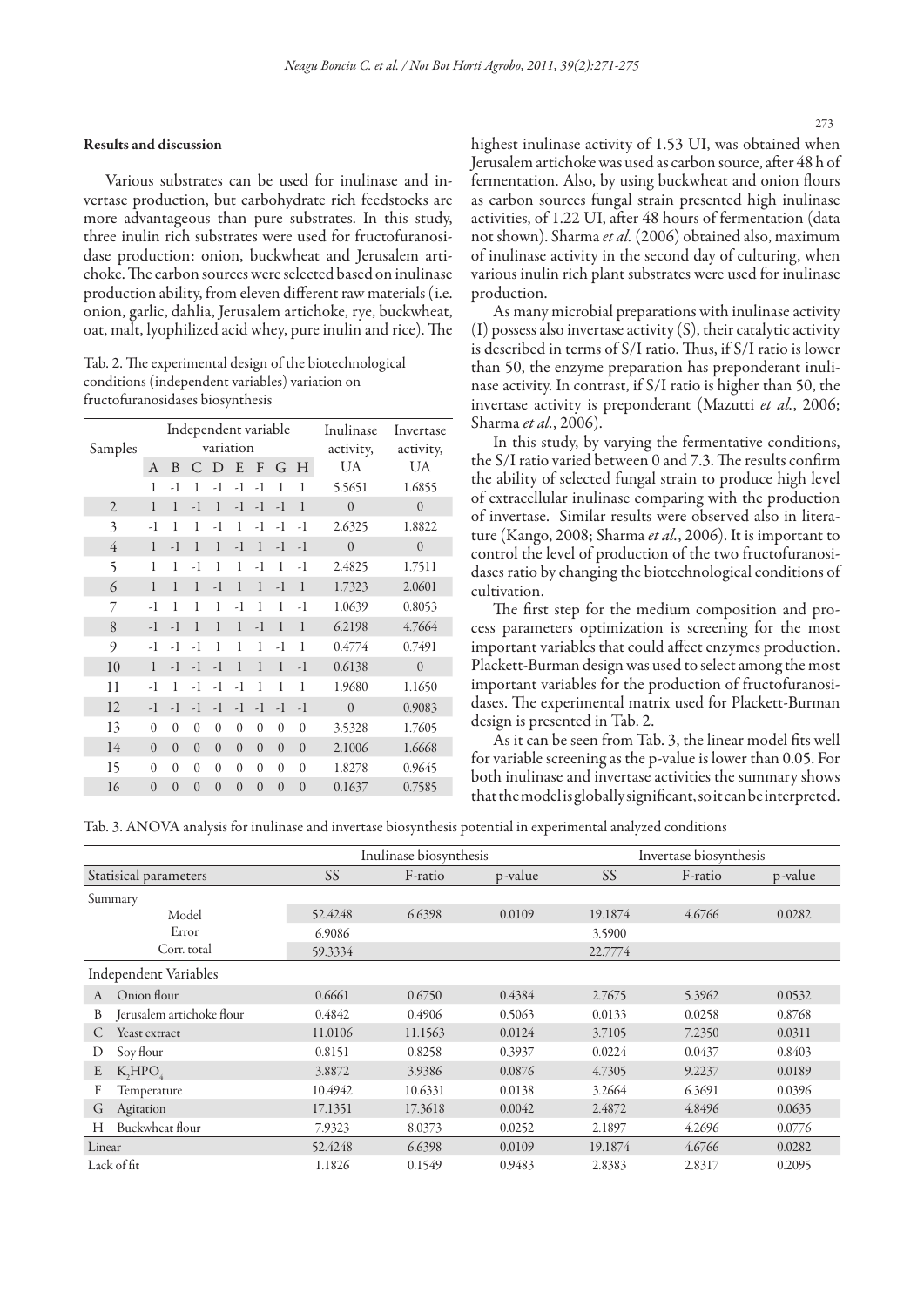274 Tab. 4. B-coefficients for extracellular fructofuranosidases biosynthesis yield

|         | Inulinase activity     | Invertase activity     |           |  |  |
|---------|------------------------|------------------------|-----------|--|--|
|         | <b>B</b> -coefficients | <b>B</b> -coefficients |           |  |  |
| $v_{0}$ | 1.8195                 | $D_{\alpha}$           | 1.2463    |  |  |
| D,      | 0.9579                 | $D_{2}$                | 0.5561    |  |  |
| $D_{6}$ | $-0.9352$              | $D_{\epsilon}$         | 0.6279    |  |  |
| b.      | 1.1950                 | $D_6$                  | $-0.5217$ |  |  |
|         | 0.8130                 |                        |           |  |  |

R-squared and adjusted R-squared for inulinase production are 88.36% and 75.05% respectively, good values having in mind that the Plackett-Burman model estimates only the linear variation and doesn't estimate the curvature. Also, for invertase activity, R-squared is 84.24%.

Studying the parameters from the ANOVA statistical analysis, it can be easily observed that agitation rate has the greatest influence on inulinase production. The agitation rate helps for inulinase excretion from the cell, also observed by Chen *et al.* (2011) which optimized the extraction parameters of inulinase obtained by solid state fermentation of *Aspergillus ficuum*. The yeast extract and buckwheat flour have positive effects and temperature has a negative effect for inulinase production. The inulinase activity is higher at low temperature (Tab. 3).

Yu *et al.* (2009) obtained maximum inulinase activity at 5g/L yeast extract and low temperature (28°C) by a mutant of the marine yeast *Pichia guilliermondii*. Kango (2008) studied the effect of nitrogen source (peptone, beef extract, yeast extract, casein, CSL) on inulinase production by *Aspergillus niger* and obtained maximum inulinase activity when yeast extract was used. Also, Gong *et al.* (2007) studied the effect of yeast extract, polypeptone, wheat bran, urea, ammonium sulphate and ammonium chloride on inulinase production and observed the best inulinase activity when yeast extract was used as nitrogen source.

The invertase production is positively influenced by the yeast extract content and  $K_2{\text{HPO}_4}$  concentration in the medium and negatively influenced by the temperature of cultivation, as observed in ANOVA statistical analysis (Tab. 3). The invertase biosynthesis is higher at low temperatures. Also, Uma *et al.* (2010) observed that the invertase obtained from *Aspergillus flavus* using fruit peel waste as substrate was active when reaction mixture was kept at 30°C, but at higher temperature the enzyme activity was not significant due probably to the thermal denaturation of the enzyme active site.

Yeast extract was found to have positive influence on invertase biosynthesis (Tab. 3). The effect of different nitrogen sources on invertase production was tested also by Uma *et al.* (2010) using *Aspergillus flavus,* and the enzyme production was more pronounced also by the use of yeast extract. Yeast extract has a positive influence on invertase

production by *Saccharomyces cerevisiae* strain also, as reported by Venkateshwar *et al.* (2009). For *Streptomyces* spp. a significant invertase production was observed when  $\text{NaNO}_3$  in combination with yeast extract was used as nitrogen source. These results suggest a preference of the microbial species for a specific nitrogen source for optimal production of invertase (Kaur and Sharma, 2005).

Mineral nutrients affect the enzyme production and  $K_2$ HPO<sub>4</sub> has a positive effect on invertase biosynthesis. Similar results were reported also by Venkateshwar *et al.*  $(2010).$ 

In Tab. 4, B-coefficients are presented for both inulinase and invertase yield for linear model as described by Plackett-Burman design.

As only yeast extract, temperature, agitation and buckwheat flour are important for inulinase production, only these terms of eq. (1) will be calculated. For invertase production, yeast extract,  $\mathrm{K_2HPO_4}$  and temperature are most important parameters.

## **Conclusions**

Many agro-industrial residues can be used as ingredients in fermentative media for fructofuranosidases production. Also, many microbial strains are able to produce these enzymes.

 A newly isolated *Rhizoctonia* spp. strain, which proved to have a great capacity to produce inulinase, was used for fructofuranosidases production. In this study three carbon sources, two nitrogen sources, a salt and two physical parameters (temperature and agitation rate) were studied and selected as important variables in a Plackett-Burman model that can influence the extracellular fructofuranosidases production and ratio between the two enzymes, inulinase and invertase biosynthesis yields. Agitation had the greatest positive influence on inulinase production, followed by concentration of buckwheat flour and yeast extract concentrations.

Yeast extract content and  $K_2HPO_4$  concentration had a positive effect on invertase production. Temperature has a negative effect for both invertase and inulinase production. High levels of temperatures conducted to low fructofuranosidases yields.

In the future the correlative effect of this screened variable will be tested in order to optimize the biotechnological conditions to increase the fructofuranosidases biosynthesis yield and to control the ratio between the enzymes of the enzymatic complex. The statistical approach enables rapid identification and optimization of principal process parameters for fructofuranosidases production by the newly isolated *Rhyzoctonia* spp. strain.

#### *Acknowledgements*

This work was supported by CNCSIS-UEFISCSU, project number PN II-RU 503/2010.